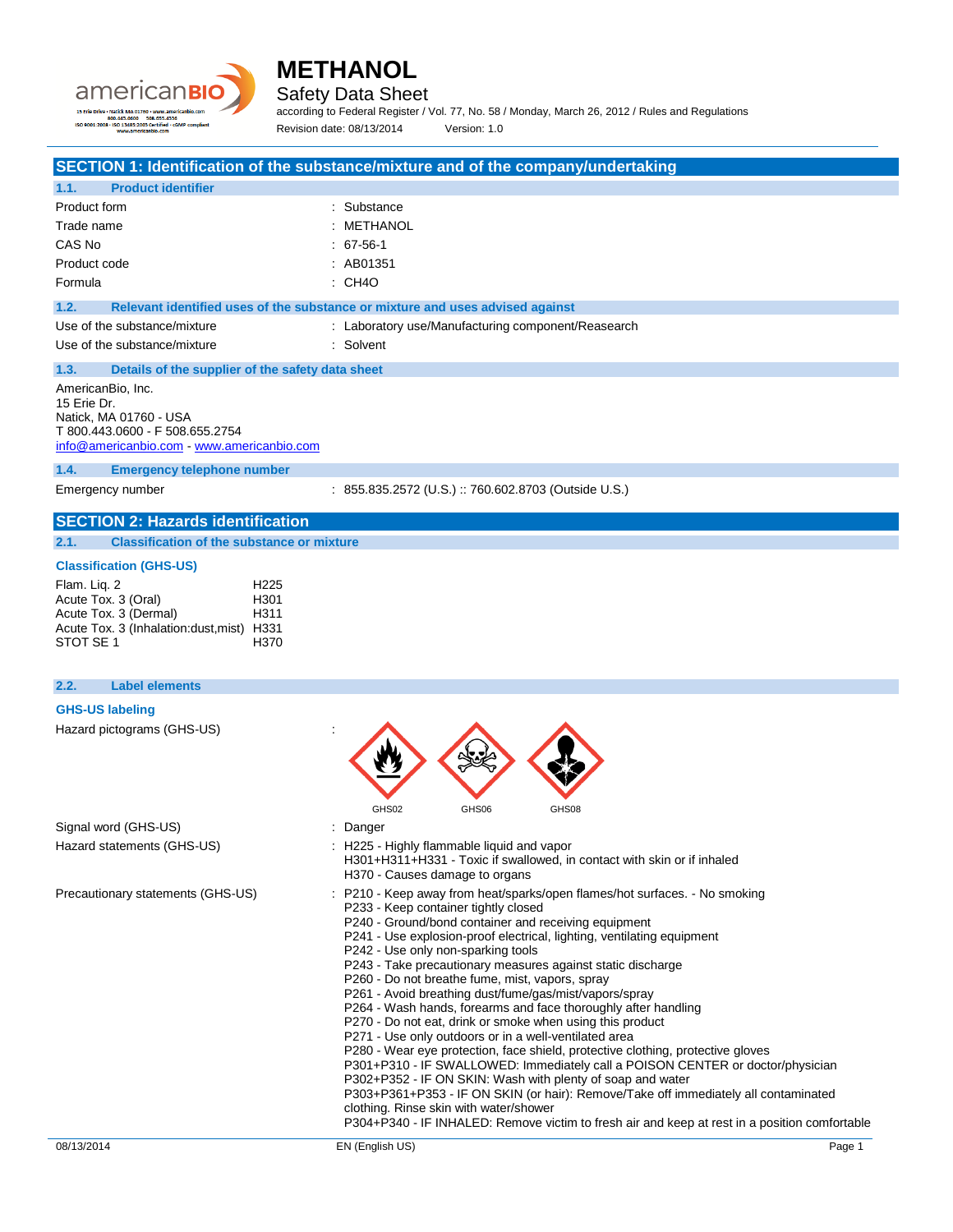Safety Data Sheet

according to Federal Register / Vol. 77, No. 58 / Monday, March 26, 2012 / Rules and Regulations

| for breathing                                                                                    |
|--------------------------------------------------------------------------------------------------|
| P311 - Call a POISON CENTER or doctor/physician                                                  |
| P312 - Call a POISON CENTER/doctor/physician if you feel unwell                                  |
| P321 - Specific treatment (see SECTION 4 on this label)                                          |
| P330 - If swallowed, rinse mouth                                                                 |
| P361 - Remove/Take off immediately all contaminated clothing                                     |
| P363 - Wash contaminated clothing before reuse                                                   |
| P370+P378 - In case of fire: Use sand/foam/water spray for extinction                            |
| P403+P233 - Store in a well-ventilated place. Keep container tightly closed                      |
| P403+P235 - Store in a well-ventilated place. Keep cool                                          |
| P405 - Store locked up                                                                           |
| P501 - Dispose of contents/container to Collect all waste in suitable and labeled containers and |
| dispose according to local legislation                                                           |
|                                                                                                  |

### **2.3. Other hazards**

No additional information available

**2.4. Unknown acute toxicity (GHS-US)**

No data available

## **SECTION 3: Composition/information on ingredients**

| 3.1.<br><b>Substance</b>       |                           |               |                                                                                                                                                     |
|--------------------------------|---------------------------|---------------|-----------------------------------------------------------------------------------------------------------------------------------------------------|
| <b>Name</b>                    | <b>Product identifier</b> | $\frac{9}{6}$ | <b>Classification (GHS-US)</b>                                                                                                                      |
| METHANOL<br>(Main constituent) | (CAS No) 67-56-1          | 100           | Flam. Lig. 2, H225<br>Acute Tox. 3 (Oral), H301<br>Acute Tox. 3 (Dermal), H311<br>Acute Tox. 3 (Inhalation: dust, mist),<br>H331<br>STOT SE 1, H370 |

### Full text of H-phrases: see section 16

| 3.2.           | <b>Mixture</b>                                              |                                                                                                                                                                                                                                                                                                                                                                                                                                                                                                                                                                                                                                                                                                                                                                                                                     |
|----------------|-------------------------------------------------------------|---------------------------------------------------------------------------------------------------------------------------------------------------------------------------------------------------------------------------------------------------------------------------------------------------------------------------------------------------------------------------------------------------------------------------------------------------------------------------------------------------------------------------------------------------------------------------------------------------------------------------------------------------------------------------------------------------------------------------------------------------------------------------------------------------------------------|
| Not applicable |                                                             |                                                                                                                                                                                                                                                                                                                                                                                                                                                                                                                                                                                                                                                                                                                                                                                                                     |
|                | <b>SECTION 4: First aid measures</b>                        |                                                                                                                                                                                                                                                                                                                                                                                                                                                                                                                                                                                                                                                                                                                                                                                                                     |
| 4.1.           | <b>Description of first aid measures</b>                    |                                                                                                                                                                                                                                                                                                                                                                                                                                                                                                                                                                                                                                                                                                                                                                                                                     |
|                | First-aid measures general                                  | : Check the vital functions. Unconscious: maintain adequate airway and respiration. Respiratory<br>arrest: artificial respiration or oxygen. Cardiac arrest: perform resuscitation. Victim conscious with<br>laboured breathing: half-seated. Victim in shock: on his back with legs slightly raised. Vomiting:<br>prevent asphyxia/aspiration pneumonia. Prevent cooling by covering the victim (no warming up).<br>Keep watching the victim. Give psychological aid. Keep the victim calm, avoid physical strain.<br>Never give alcohol to drink. Never give anything by mouth to an unconscious person. If you feel<br>unwell, seek medical advice (show the label where possible). Call a POISON CENTER or<br>doctor/physician. Specific treatment (see If you feel unwell, seek medical advice on this label). |
|                | First-aid measures after inhalation                         | : Remove the victim into fresh air. Immediately consult a doctor/medical service. Remove to fresh<br>air and keep at rest in a position comfortable for breathing. Immediately call a POISON CENTER<br>or doctor/physician. Specific treatment (see If you feel unwell, seek medical advice, on this<br>label).                                                                                                                                                                                                                                                                                                                                                                                                                                                                                                     |
|                | First-aid measures after skin contact                       | : Wash immediately with lots of water. Soap may be used. Do not apply (chemical) neutralizing<br>agents. Remove clothing before washing. Consult a doctor/medical service. Rinse skin with<br>water/shower. Remove/Take off immediately all contaminated clothing. Immediately call a<br>POISON CENTER or doctor/physician. Wash with plenty of soap and water. Specific measures<br>(see Take victim to a doctor if irritation persists on this label). Wash contaminated clothing before<br>reuse.                                                                                                                                                                                                                                                                                                                |
|                | First-aid measures after eye contact                        | : Remove contact lenses, if present and easy to do. Continue rinsing. Rinse cautiously with water<br>for several minutes. Rinse with water. Take victim to an ophthalmologist if irritation persists.<br>Obtain medical attention if pain, blinking or redness persist.                                                                                                                                                                                                                                                                                                                                                                                                                                                                                                                                             |
|                | First-aid measures after ingestion                          | : Rinse mouth with water. Give nothing to drink. Do not induce vomiting. Immediately consult a<br>doctor/medical service. Call Poison Information Centre (www.big.be/antigif.htm). Ingestion of<br>large quantities: immediately to hospital. Take the container/vomit to the doctor/hospital. Doctor:<br>administration of chemical antidote. Doctor: gastric lavage. Rinse mouth. Do NOT induce<br>vomiting. Obtain emergency medical attention. Immediately call a POISON CENTER or<br>doctor/physician. Specific treatment (see Consult a doctor/medical service if you feel unwell on<br>this label).                                                                                                                                                                                                          |
| 4.2.           | Most important symptoms and effects, both acute and delayed |                                                                                                                                                                                                                                                                                                                                                                                                                                                                                                                                                                                                                                                                                                                                                                                                                     |
|                | Symptoms/injuries                                           | : Causes damage to organs.                                                                                                                                                                                                                                                                                                                                                                                                                                                                                                                                                                                                                                                                                                                                                                                          |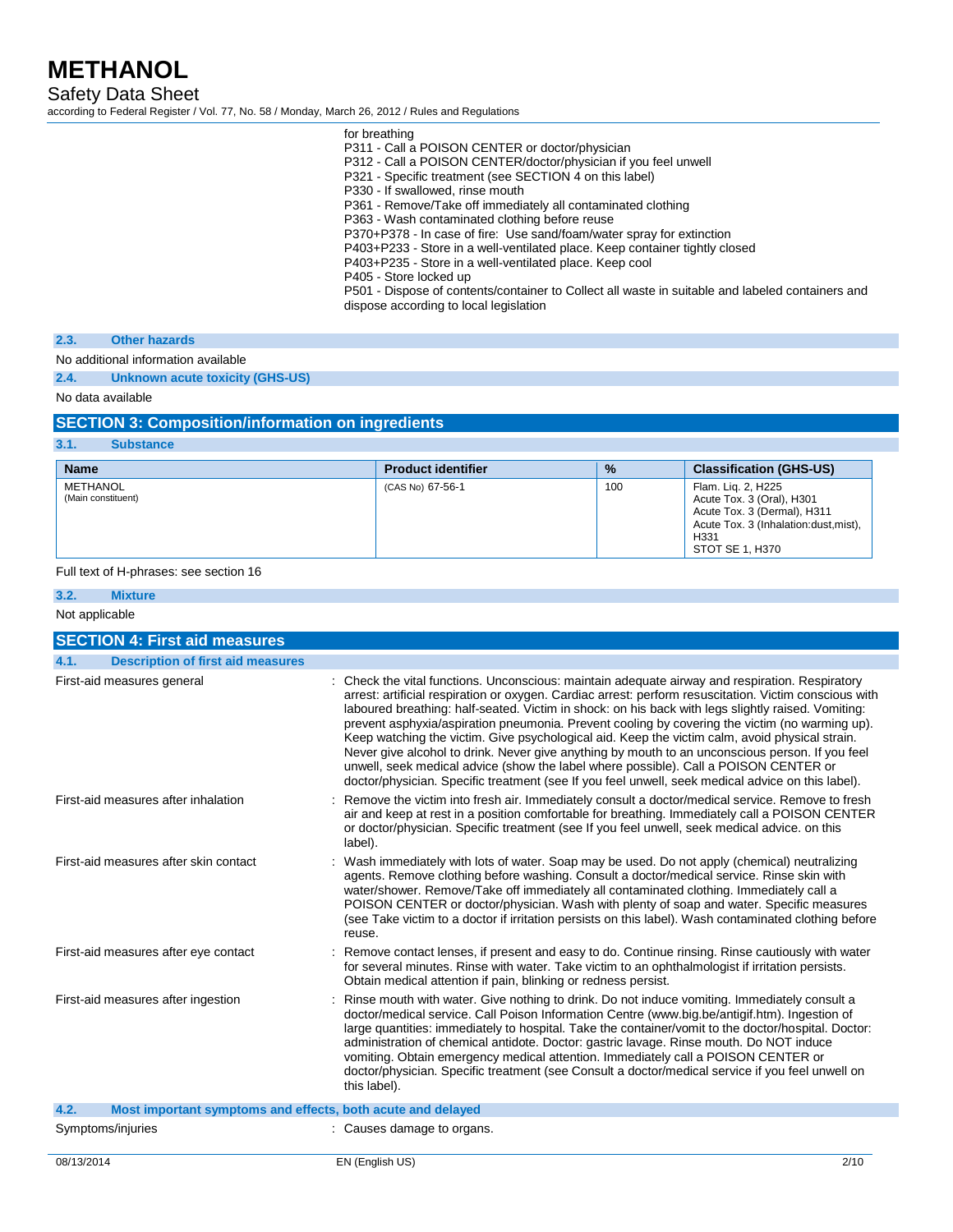# Safety Data Sheet

according to Federal Register / Vol. 77, No. 58 / Monday, March 26, 2012 / Rules and Regulations

| Symptoms/injuries after inhalation   | : Slight irritation. EXPOSURE TO HIGH CONCENTRATIONS: Coughing. Symptoms similar to<br>those listed under ingestion. Toxic if inhaled. Danger of serious damage to health by prolonged<br>exposure through inhalation.                                                                                                                                                                                                                                                                                                                                                                               |
|--------------------------------------|------------------------------------------------------------------------------------------------------------------------------------------------------------------------------------------------------------------------------------------------------------------------------------------------------------------------------------------------------------------------------------------------------------------------------------------------------------------------------------------------------------------------------------------------------------------------------------------------------|
| Symptoms/injuries after skin contact | : Symptoms similar to those listed under ingestion. Slight irritation. Repeated exposure to this<br>material can result in absorption through skin causing significant health hazard. Toxic in contact<br>with skin.                                                                                                                                                                                                                                                                                                                                                                                 |
| Symptoms/injuries after eye contact  | : Redness of the eye tissue. Lacrimation.                                                                                                                                                                                                                                                                                                                                                                                                                                                                                                                                                            |
| Symptoms/injuries after ingestion    | : Nausea. Vomiting. AFTER ABSORPTION OF HIGH QUANTITIES: FOLLOWING SYMPTOMS<br>MAY APPEAR LATER: Change in the haemogramme/blood composition. Headache. Feeling of<br>weakness. Abdominal pain. Muscular pain. Central nervous system depression. Dizziness.<br>Mental confusion. Drunkenness. Coordination disorders. Disturbed motor response.<br>Disturbances of consciousness. Visual disturbances. Blindness. Respiratory difficulties.<br>Cramps/uncontrolled muscular contractions. Toxic if swallowed. Swallowing a small quantity of<br>this material will result in serious health hazard. |
| Chronic symptoms                     | : ON CONTINUOUS/REPEATED EXPOSURE/CONTACT: Red skin. Dry skin. Skin<br>rash/inflammation. Headache. Disturbed tactile sensibility. Visual disturbances. Sleeplessness.<br>Gastrointestinal complaints. Cardiac and blood circulation effects.                                                                                                                                                                                                                                                                                                                                                        |

**4.3. Indication of any immediate medical attention and special treatment needed**

Hospitalize at once. Until victim can be cared for by specialized staff:

| <b>SECTION 5: Firefighting measures</b>                                     |                                                                                                                                                                                                                                                                                                                                                                                         |
|-----------------------------------------------------------------------------|-----------------------------------------------------------------------------------------------------------------------------------------------------------------------------------------------------------------------------------------------------------------------------------------------------------------------------------------------------------------------------------------|
| 5.1.<br><b>Extinguishing media</b>                                          |                                                                                                                                                                                                                                                                                                                                                                                         |
| suitable extinguishing media                                                | : Preferably: alcohol resistant foam. Water spray. BC powder. Carbon dioxide. Foam. Dry powder.<br>Carbon dioxide. Water spray. Sand.                                                                                                                                                                                                                                                   |
| Unsuitable extinguishing media                                              | : Solid water jet ineffective as extinguishing medium. Do not use a heavy water stream.                                                                                                                                                                                                                                                                                                 |
| 5.2.<br>Special hazards arising from the substance or mixture               |                                                                                                                                                                                                                                                                                                                                                                                         |
| Fire hazard                                                                 | : DIRECT FIRE HAZARD. Highly flammable. Gas/vapour flammable with air within explosion<br>limits. INDIRECT FIRE HAZARD. May be ignited by sparks. Highly flammable liquid and vapor.                                                                                                                                                                                                    |
| <b>Explosion hazard</b>                                                     | DIRECT EXPLOSION HAZARD. Gas/vapour explosive with air within explosion limits.<br>INDIRECT EXPLOSION HAZARD. may be ignited by sparks. Reactions with explosion hazards:<br>see "Reactivity Hazard". May form flammable/explosive vapor-air mixture.                                                                                                                                   |
| Reactivity                                                                  | On heating: release of toxic/corrosive/combustible gases/vapours (formaldehyde). Upon<br>combustion: CO and CO2 are formed. Violent to explosive reaction with (some) metal powders<br>and with (strong) oxidizers. Violent exothermic reaction with (some) acids and with (some)<br>halogens compounds.                                                                                |
| 5.3.<br><b>Advice for firefighters</b>                                      |                                                                                                                                                                                                                                                                                                                                                                                         |
| Firefighting instructions                                                   | : Cool tanks/drums with water spray/remove them into safety. Do not move the load if exposed to<br>heat. Take account of toxic fire-fighting water. Use water moderately and if possible collect or<br>contain it. Use water spray or fog for cooling exposed containers. Exercise caution when fighting<br>any chemical fire. Avoid (reject) fire-fighting water to enter environment. |
| Protection during firefighting                                              | : Do not enter fire area without proper protective equipment, including respiratory protection.                                                                                                                                                                                                                                                                                         |
| <b>SECTION 6: Accidental release measures</b>                               |                                                                                                                                                                                                                                                                                                                                                                                         |
| Personal precautions, protective equipment and emergency procedures<br>6.1. |                                                                                                                                                                                                                                                                                                                                                                                         |
| General measures                                                            | : Remove ignition sources. Use special care to avoid static electric charges. No naked lights. No<br>smoking.                                                                                                                                                                                                                                                                           |
| 6.1.1.<br>For non-emergency personnel                                       |                                                                                                                                                                                                                                                                                                                                                                                         |
| Protective equipment                                                        | : Gas-tight suit.                                                                                                                                                                                                                                                                                                                                                                       |
| Emergency procedures                                                        | : Keep upwind. Mark the danger area. Consider evacuation. Close doors and windows of adjacent<br>premises. Stop engines and no smoking. No naked flames or sparks. Spark- and explosionproof<br>appliances and lighting equipment. Keep containers closed. Wash contaminated clothes.<br>Evacuate unnecessary personnel.                                                                |
| 6.1.2.<br>For emergency responders                                          |                                                                                                                                                                                                                                                                                                                                                                                         |
| Protective equipment                                                        | : Equip cleanup crew with proper protection. Avoid breathing dust/fume/gas/mist/vapors/spray.                                                                                                                                                                                                                                                                                           |
| <b>Emergency procedures</b>                                                 | : Ventilate area.                                                                                                                                                                                                                                                                                                                                                                       |
| 6.2.<br><b>Environmental precautions</b>                                    |                                                                                                                                                                                                                                                                                                                                                                                         |

Prevent soil and water pollution. Prevent spreading in sewers. Prevent entry to sewers and public waters. Notify authorities if liquid enters sewers or public waters.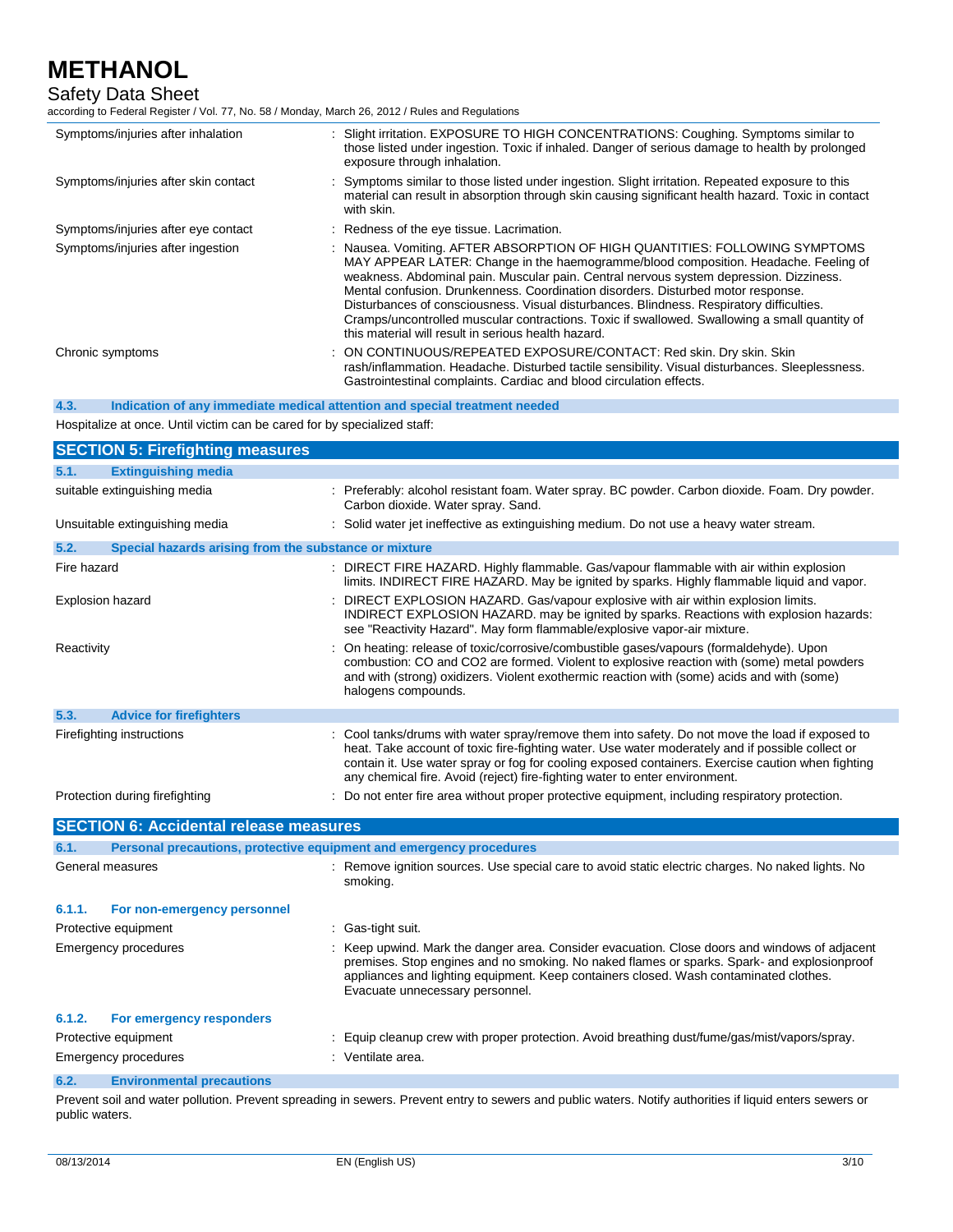Safety Data Sheet

according to Federal Register / Vol. 77, No. 58 / Monday, March 26, 2012 / Rules and Regulations

| 6.3.            | Methods and material for containment and cleaning up |                                                                                                                                                                                                                                                                                                                                                                                                                                                                                                                                                                                                                                                                                      |
|-----------------|------------------------------------------------------|--------------------------------------------------------------------------------------------------------------------------------------------------------------------------------------------------------------------------------------------------------------------------------------------------------------------------------------------------------------------------------------------------------------------------------------------------------------------------------------------------------------------------------------------------------------------------------------------------------------------------------------------------------------------------------------|
| For containment |                                                      | : Contain released substance, pump into suitable containers. Consult "Material-handling" to select<br>material of containers. Plug the leak, cut off the supply. Dam up the liquid spill. Try to reduce<br>evaporation. Measure the concentration of the explosive gas-air mixture. Dilute combustible/toxic<br>gases/vapours with water spray. Take account of toxic/corrosive precipitation water. Provide<br>equipment/receptacles with earthing. Do not use compressed air for pumping over spills.                                                                                                                                                                              |
|                 | Methods for cleaning up                              | : Take up liquid spill into a non combustible material e.g.: sand, earth, vermiculite slaked lime or<br>soda ash. Scoop absorbed substance into closing containers. See "Material-handling" for<br>suitable container materials. Carefully collect the spill/leftovers. Damaged/cooled tanks must be<br>emptied. Do not use compressed air for pumping over spills. Clean contaminated surfaces with<br>an excess of water. Take collected spill to manufacturer/competent authority. Wash clothing and<br>equipment after handling. Soak up spills with inert solids, such as clay or diatomaceous earth as<br>soon as possible. Collect spillage. Store away from other materials. |

### **6.4. Reference to other sections**

See Heading 8. Exposure controls and personal protection.

| <b>SECTION 7: Handling and storage</b>                               |                                                                                                                                                                                                                                                                                                                                                                                                                                                                                                                                                                                                                                                                                                                                                                                                                                                                                                                                                                                                                                                                       |
|----------------------------------------------------------------------|-----------------------------------------------------------------------------------------------------------------------------------------------------------------------------------------------------------------------------------------------------------------------------------------------------------------------------------------------------------------------------------------------------------------------------------------------------------------------------------------------------------------------------------------------------------------------------------------------------------------------------------------------------------------------------------------------------------------------------------------------------------------------------------------------------------------------------------------------------------------------------------------------------------------------------------------------------------------------------------------------------------------------------------------------------------------------|
| <b>Precautions for safe handling</b><br>7.1.                         |                                                                                                                                                                                                                                                                                                                                                                                                                                                                                                                                                                                                                                                                                                                                                                                                                                                                                                                                                                                                                                                                       |
| Additional hazards when processed                                    | : Handle empty containers with care because residual vapors are flammable.                                                                                                                                                                                                                                                                                                                                                                                                                                                                                                                                                                                                                                                                                                                                                                                                                                                                                                                                                                                            |
| Precautions for safe handling                                        | : Comply with the legal requirements. Remove contaminated clothing immediately. Clean<br>contaminated clothing. Handle uncleaned empty containers as full ones. Thoroughly clean/dry<br>the installation before use. Do not discharge the waste into the drain. Do not use compressed air<br>for pumping over. Use spark-/explosionproof appliances and lighting system. Take precautions<br>against electrostatic charges. Keep away from naked flames/heat. Keep away from ignition<br>sources/sparks. Observe strict hygiene. Keep container tightly closed. Measure the<br>concentration in the air regularly. Work under local exhaust/ventilation. Wash hands and other<br>exposed areas with mild soap and water before eat, drink or smoke and when leaving work.<br>Provide good ventilation in process area to prevent formation of vapor. No naked lights. No<br>smoking. Use only non-sparking tools. Use only outdoors or in a well-ventilated area. Avoid<br>breathing dust/fume/gas/mist/vapors/spray. Do not breathe dust/fume/gas/mist/vapors/spray. |
| Hygiene measures                                                     | : Do not eat, drink or smoke when using this product.                                                                                                                                                                                                                                                                                                                                                                                                                                                                                                                                                                                                                                                                                                                                                                                                                                                                                                                                                                                                                 |
| 7.2.<br>Conditions for safe storage, including any incompatibilities |                                                                                                                                                                                                                                                                                                                                                                                                                                                                                                                                                                                                                                                                                                                                                                                                                                                                                                                                                                                                                                                                       |
| <b>Technical measures</b>                                            | : Proper grounding procedures to avoid static electricity should be followed. Ground/bond<br>container and receiving equipment. Use explosion-proof Proper grounding procedures to avoid<br>static electricity should be followed, equipment.                                                                                                                                                                                                                                                                                                                                                                                                                                                                                                                                                                                                                                                                                                                                                                                                                         |
| Storage conditions                                                   | : Keep only in the original container in a cool, well ventilated place away from : Direct sunlight.<br>Keep in fireproof place. Keep container tightly closed.                                                                                                                                                                                                                                                                                                                                                                                                                                                                                                                                                                                                                                                                                                                                                                                                                                                                                                        |
| Incompatible products                                                | : Strong bases, strong acids.                                                                                                                                                                                                                                                                                                                                                                                                                                                                                                                                                                                                                                                                                                                                                                                                                                                                                                                                                                                                                                         |
| Incompatible materials                                               | : Sources of ignition. Direct sunlight. Heat sources.                                                                                                                                                                                                                                                                                                                                                                                                                                                                                                                                                                                                                                                                                                                                                                                                                                                                                                                                                                                                                 |
| Heat-ignition                                                        | : KEEP SUBSTANCE AWAY FROM: heat sources. ignition sources.                                                                                                                                                                                                                                                                                                                                                                                                                                                                                                                                                                                                                                                                                                                                                                                                                                                                                                                                                                                                           |
| Prohibitions on mixed storage                                        | : KEEP SUBSTANCE AWAY FROM: combustible materials. oxidizing agents. (strong) acids.<br>(strong) bases. halogens. amines. water/moisture.                                                                                                                                                                                                                                                                                                                                                                                                                                                                                                                                                                                                                                                                                                                                                                                                                                                                                                                             |
| Storage area                                                         | Store at room temperature. Keep out of direct sunlight. Store in a dry area. Keep container in a<br>well-ventilated place. Fireproof storeroom. Keep locked up. Provide for a tub to collect spills.<br>Provide the tank with earthing. Unauthorized persons are not admitted. Aboveground. Meet the<br>legal requirements.                                                                                                                                                                                                                                                                                                                                                                                                                                                                                                                                                                                                                                                                                                                                           |
| Special rules on packaging                                           | : SPECIAL REQUIREMENTS: closing. dry. clean. correctly labelled. meet the legal requirements.<br>Secure fragile packagings in solid containers.                                                                                                                                                                                                                                                                                                                                                                                                                                                                                                                                                                                                                                                                                                                                                                                                                                                                                                                       |
| Packaging materials                                                  | SUITABLE MATERIAL: steel. stainless steel. iron. glass. MATERIAL TO AVOID: lead.<br>aluminium. zinc. polyethylene. PVC.                                                                                                                                                                                                                                                                                                                                                                                                                                                                                                                                                                                                                                                                                                                                                                                                                                                                                                                                               |
| <b>Specific end use(s)</b><br>7.3.                                   |                                                                                                                                                                                                                                                                                                                                                                                                                                                                                                                                                                                                                                                                                                                                                                                                                                                                                                                                                                                                                                                                       |

### No additional information available

| <b>SECTION 8: Exposure controls/personal protection</b> |           |  |
|---------------------------------------------------------|-----------|--|
| <b>Control parameters</b>                               |           |  |
| <b>METHANOL (67-56-1)</b>                               |           |  |
| ACGIH TWA (ppm)                                         | $200$ ppm |  |
| ACGIH STEL (ppm)                                        | $200$ ppm |  |
|                                                         |           |  |

- **8.2. Exposure controls**
- 

Personal protective equipment : Avoid all unnecessary exposure.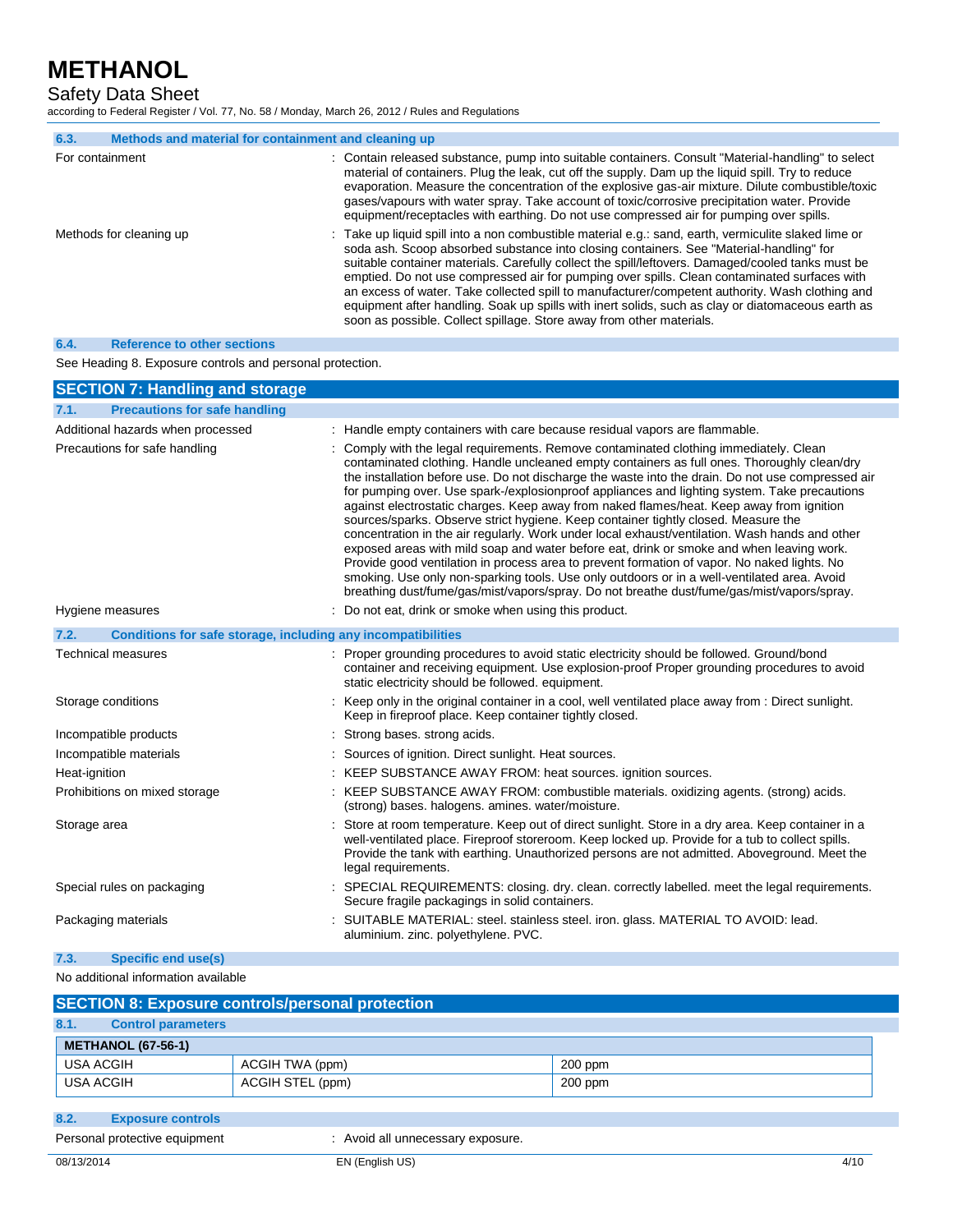Safety Data Sheet

according to Federal Register / Vol. 77, No. 58 / Monday, March 26, 2012 / Rules and Regulations

| Materials for protective clothing                             | : GIVE EXCELLENT RESISTANCE: No data available. GIVE GOOD RESISTANCE:<br>polyethylene/ethylenevinylalcohol. styrene-butadiene rubber. viton. GIVE LESS RESISTANCE:<br>chloroprene rubber. chlorinated polyethylene. natural rubber. nitrile rubber/PVC. GIVE POOR<br>RESISTANCE: leather. neoprene. nitrile rubber. polyethylene. PVA. PVC. polyurethane. |
|---------------------------------------------------------------|-----------------------------------------------------------------------------------------------------------------------------------------------------------------------------------------------------------------------------------------------------------------------------------------------------------------------------------------------------------|
| Hand protection                                               | : Gloves. Wear protective gloves.                                                                                                                                                                                                                                                                                                                         |
| Eye protection                                                | : Combined eye and respiratory protection. Safety glasses. Chemical goggles or safety glasses.                                                                                                                                                                                                                                                            |
| Skin and body protection                                      | : Head/neck protection. Protective clothing.                                                                                                                                                                                                                                                                                                              |
| Respiratory protection                                        | : Gas mask with filter type AX at conc. in air > exposure limit. Wear gas mask with filter type A if<br>conc. in air > exposure limit. High vapour/gas concentration: self-contained respirator. Where<br>exposure through inhalation may occur from use, respiratory protection equipment is<br>recommended.                                             |
| Other information                                             | : When using, do not eat, drink or smoke.                                                                                                                                                                                                                                                                                                                 |
| <b>SECTION 9: Physical and chemical properties</b>            |                                                                                                                                                                                                                                                                                                                                                           |
| Information on basic physical and chemical properties<br>9.1. |                                                                                                                                                                                                                                                                                                                                                           |

| 08/13/2014                                    | EN (English US)<br>5/10                                                                                                        |
|-----------------------------------------------|--------------------------------------------------------------------------------------------------------------------------------|
| Saturation concentration                      | : 166 g/m <sup>3</sup>                                                                                                         |
| Minimum ignition energy                       | $: 0.14 \text{ mJ}$                                                                                                            |
| 9.2.<br><b>Other information</b>              |                                                                                                                                |
| <b>Explosive limits</b>                       | $: 5.5 - 36.5$ vol %                                                                                                           |
| Oxidizing properties                          | : No data available                                                                                                            |
| <b>Explosive properties</b>                   | : No data available                                                                                                            |
| Viscosity, dynamic                            | : $0.6$ mPa.s (20 °C)                                                                                                          |
| Viscosity, kinematic                          | : No data available                                                                                                            |
| Log Kow                                       | : No data available                                                                                                            |
| Log Pow                                       | -0.77 (Experimental value; Other, Experimental value; Other)                                                                   |
|                                               | Ethanol: Complete<br>Ether: Complete<br>Acetone: Complete                                                                      |
| Solubility                                    | : Soluble in water. Soluble in ethanol. Soluble in ether. Soluble in acetone. Soluble in chloroform.<br>Water: Complete        |
| Density                                       | : 792 kg/m <sup>3</sup>                                                                                                        |
| Relative density of saturated gas/air mixture | : 1.0                                                                                                                          |
| Relative density                              | : 0.79                                                                                                                         |
| Relative vapor density at 20 °C               | : 1.1                                                                                                                          |
| Critical pressure                             | : 79547 hPa                                                                                                                    |
| Vapor pressure at 50 °C                       | $: 552$ hPa                                                                                                                    |
| Vapor pressure                                | $: 128$ hPa                                                                                                                    |
| Flammability (solid, gas)                     | : No data available                                                                                                            |
| Decomposition temperature                     | : No data available                                                                                                            |
| Self ignition temperature                     | : 455 $^{\circ}$ C                                                                                                             |
| Critical temperature                          | : 240 °C                                                                                                                       |
| Flash point                                   | : 11 $^{\circ}$ C                                                                                                              |
| Boiling point                                 | : 65 $^{\circ}$ C                                                                                                              |
| Freezing point                                | : No data available                                                                                                            |
| Melting point                                 | $: -98 °C$                                                                                                                     |
| Relative evaporation rate (ether=1)           | : 6.3                                                                                                                          |
| Relative evaporation rate (butyl acetate=1)   | : 4.1                                                                                                                          |
| рH                                            | : No data available                                                                                                            |
| Odor threshold                                | $: 2000 - 8800$ ppm<br>2620 - 11528 mg/m <sup>3</sup>                                                                          |
| Odor                                          | Characteristic odour. Mild odour. Pleasant odour. Alcohol odour. Commercial/unpurified<br>substance: Irritating/pungent odour. |
| Color                                         | : Colourless.                                                                                                                  |
| Molecular mass                                | : $32.04$ g/mol                                                                                                                |
| Appearance                                    |                                                                                                                                |
|                                               | : Liquid.                                                                                                                      |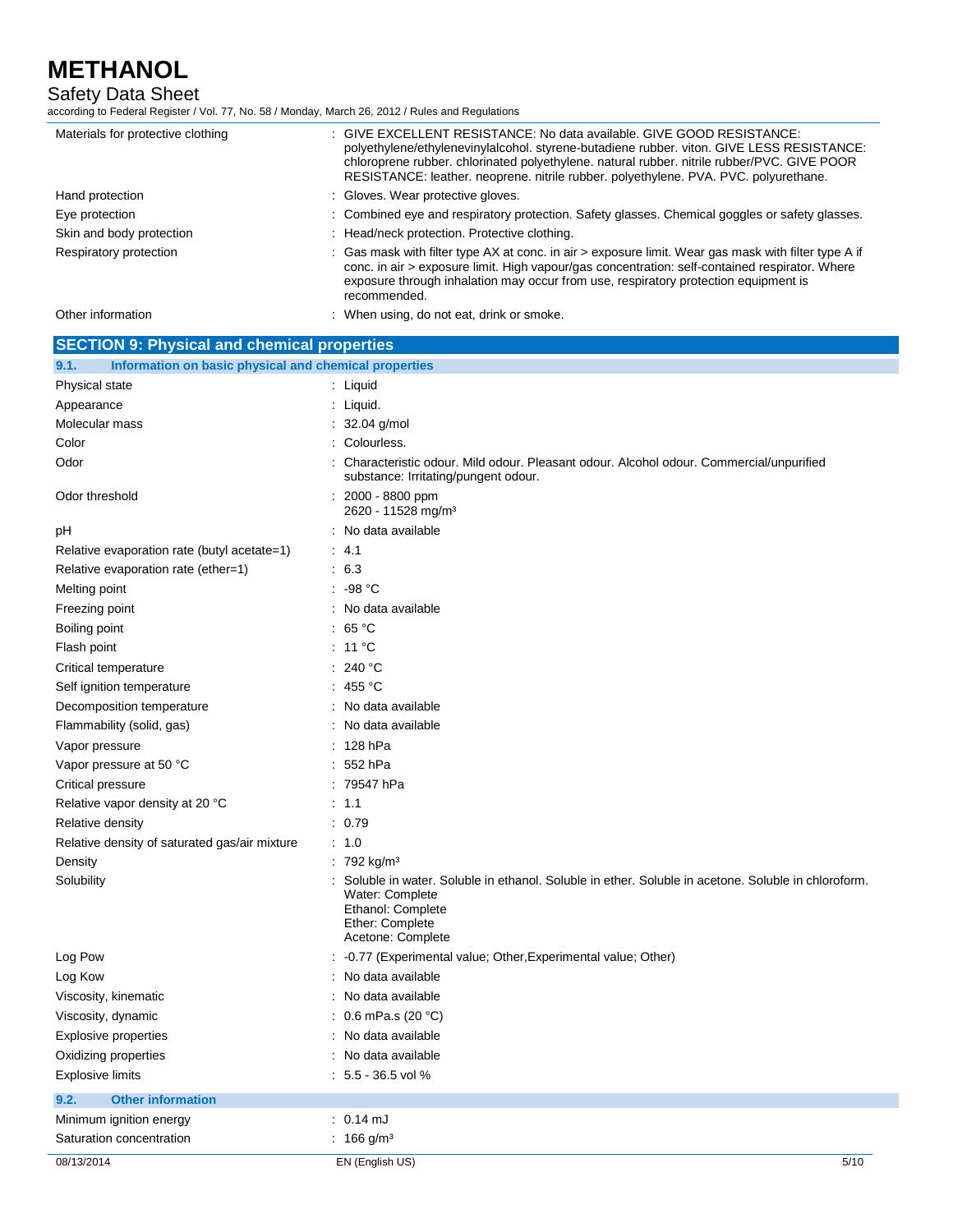## Safety Data Sheet

according to Federal Register / Vol. 77, No. 58 / Monday, March 26, 2012 / Rules and Regulations

VOC content : 100 %

Other properties : Clear. Hygroscopic. Volatile. Substance has neutral reaction.

## **SECTION 10: Stability and reactivity**

### **10.1. Reactivity**

On heating: release of toxic/corrosive/combustible gases/vapours (formaldehyde). Upon combustion: CO and CO2 are formed. Violent to explosive reaction with (some) metal powders and with (strong) oxidizers. Violent exothermic reaction with (some) acids and with (some) halogens compounds.

### **10.2. Chemical stability**

Hygroscopic. Not established. Highly flammable liquid and vapor. May form flammable/explosive vapor-air mixture.

**10.3. Possibility of hazardous reactions**

### Not established.

**10.4. Conditions to avoid**

Direct sunlight. Extremely high or low temperatures. Open flame.

### **10.5. Incompatible materials**

strong acids. Strong bases.

### **10.6. Hazardous decomposition products**

fume. Carbon monoxide. Carbon dioxide. May release flammable gases.

## **SECTION 11: Toxicological information**

### **11.1. Information on toxicological effects**

Acute toxicity **in the summand of the top of the state of the state of the skin.** Toxic if inhaled.

| <b>METHANOL (\f) 67-56-1</b>                           |                                                                                                                                                                                                                                                                                                                                                                                                                                                                                                                                                                                                    |
|--------------------------------------------------------|----------------------------------------------------------------------------------------------------------------------------------------------------------------------------------------------------------------------------------------------------------------------------------------------------------------------------------------------------------------------------------------------------------------------------------------------------------------------------------------------------------------------------------------------------------------------------------------------------|
| LD50 oral rat                                          | > 5000 mg/kg (1187-2769 mg/kg bodyweight; Rat; Rat)                                                                                                                                                                                                                                                                                                                                                                                                                                                                                                                                                |
| LD50 dermal rabbit                                     | 15800 mg/kg (Rabbit)                                                                                                                                                                                                                                                                                                                                                                                                                                                                                                                                                                               |
| LC50 inhalation rat (mg/l)                             | 85 mg/l/4h (Rat)                                                                                                                                                                                                                                                                                                                                                                                                                                                                                                                                                                                   |
| LC50 inhalation rat (ppm)                              | 64000 ppm/4h (Rat)                                                                                                                                                                                                                                                                                                                                                                                                                                                                                                                                                                                 |
| Skin corrosion/irritation                              | Not classified                                                                                                                                                                                                                                                                                                                                                                                                                                                                                                                                                                                     |
| Serious eye damage/irritation                          | Not classified                                                                                                                                                                                                                                                                                                                                                                                                                                                                                                                                                                                     |
| Respiratory or skin sensitization                      | : Not classified                                                                                                                                                                                                                                                                                                                                                                                                                                                                                                                                                                                   |
| Germ cell mutagenicity                                 | Not classified                                                                                                                                                                                                                                                                                                                                                                                                                                                                                                                                                                                     |
| Carcinogenicity                                        | Not classified                                                                                                                                                                                                                                                                                                                                                                                                                                                                                                                                                                                     |
| Reproductive toxicity                                  | : Not classified                                                                                                                                                                                                                                                                                                                                                                                                                                                                                                                                                                                   |
| Specific target organ toxicity (single exposure)       | : Causes damage to organs.                                                                                                                                                                                                                                                                                                                                                                                                                                                                                                                                                                         |
| Specific target organ toxicity (repeated<br>exposure)  | : Not classified                                                                                                                                                                                                                                                                                                                                                                                                                                                                                                                                                                                   |
| Aspiration hazard                                      | : Not classified                                                                                                                                                                                                                                                                                                                                                                                                                                                                                                                                                                                   |
| Potential Adverse human health effects and<br>symptoms | Based on available data, the classification criteria are not met. Toxic if swallowed. Toxic in<br>contact with skin. Toxic if inhaled.                                                                                                                                                                                                                                                                                                                                                                                                                                                             |
| Symptoms/injuries after inhalation                     | Slight irritation. EXPOSURE TO HIGH CONCENTRATIONS: Coughing. Symptoms similar to<br>those listed under ingestion. Toxic if inhaled. Danger of serious damage to health by prolonged<br>exposure through inhalation.                                                                                                                                                                                                                                                                                                                                                                               |
| Symptoms/injuries after skin contact                   | Symptoms similar to those listed under ingestion. Slight irritation. Repeated exposure to this<br>material can result in absorption through skin causing significant health hazard. Toxic in contact<br>with skin.                                                                                                                                                                                                                                                                                                                                                                                 |
| Symptoms/injuries after eye contact                    | Redness of the eye tissue. Lacrimation.                                                                                                                                                                                                                                                                                                                                                                                                                                                                                                                                                            |
| Symptoms/injuries after ingestion                      | Nausea. Vomiting. AFTER ABSORPTION OF HIGH QUANTITIES: FOLLOWING SYMPTOMS<br>MAY APPEAR LATER: Change in the haemogramme/blood composition. Headache. Feeling of<br>weakness. Abdominal pain. Muscular pain. Central nervous system depression. Dizziness.<br>Mental confusion. Drunkenness. Coordination disorders. Disturbed motor response.<br>Disturbances of consciousness. Visual disturbances. Blindness. Respiratory difficulties.<br>Cramps/uncontrolled muscular contractions. Toxic if swallowed. Swallowing a small quantity of<br>this material will result in serious health hazard. |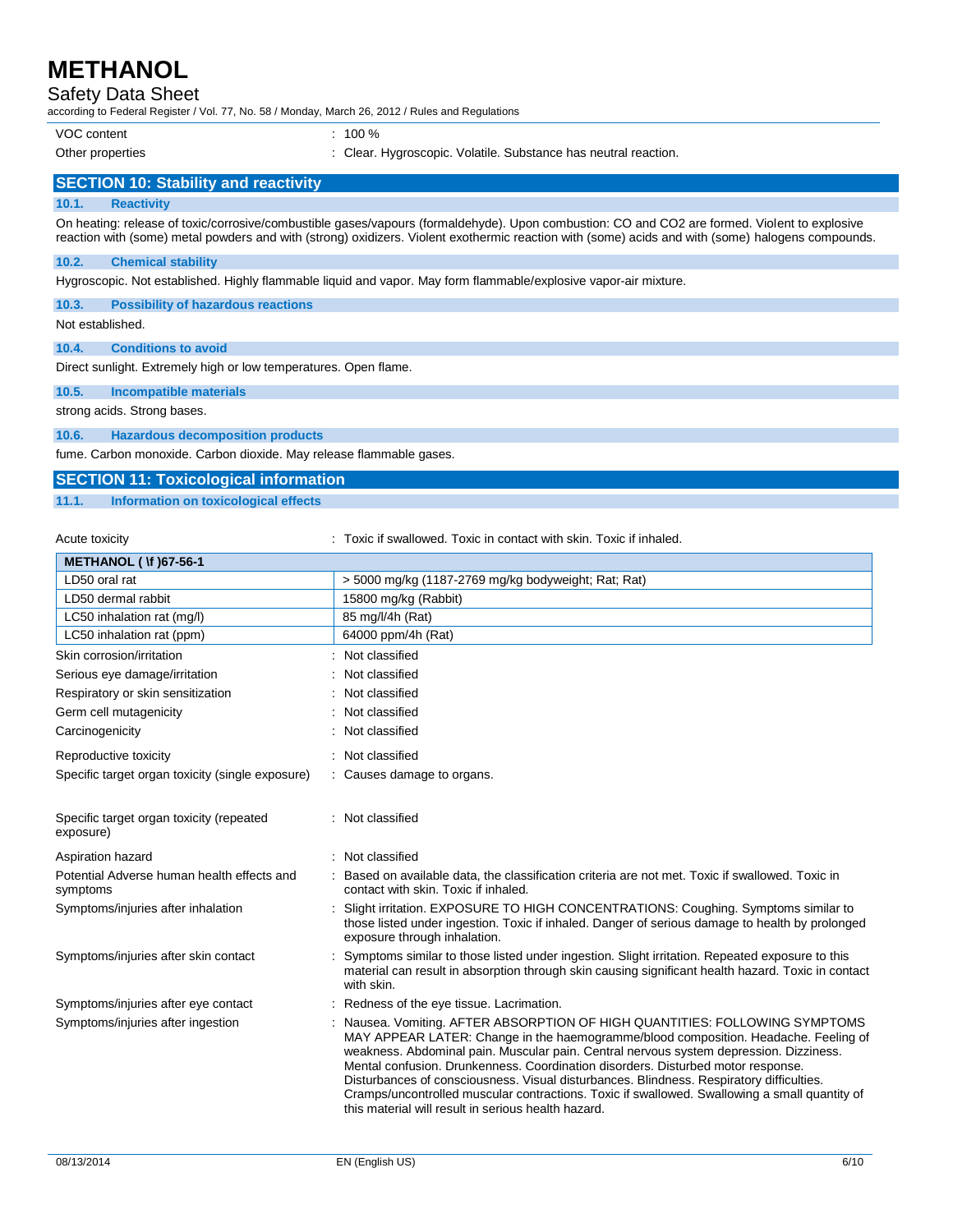Chronic symptoms

Safety Data Sheet

according to Federal Register / Vol. 77, No. 58 / Monday, March 26, 2012 / Rules and Regulations

| : ON CONTINUOUS/REPEATED EXPOSURE/CONTACT: Red skin. Dry skin. Skin<br>rash/inflammation. Headache. Disturbed tactile sensibility. Visual disturbances. Sleeplessness.<br>Gastrointestinal complaints. Cardiac and blood circulation effects. |
|-----------------------------------------------------------------------------------------------------------------------------------------------------------------------------------------------------------------------------------------------|
|                                                                                                                                                                                                                                               |

| <b>SECTION 12: Ecological information</b>     |                                                                                                                                                                                                                                                                                                                                                                                                                                                                                                                                                                                                                                                                                                                                                                                                                                                                                                                                                            |
|-----------------------------------------------|------------------------------------------------------------------------------------------------------------------------------------------------------------------------------------------------------------------------------------------------------------------------------------------------------------------------------------------------------------------------------------------------------------------------------------------------------------------------------------------------------------------------------------------------------------------------------------------------------------------------------------------------------------------------------------------------------------------------------------------------------------------------------------------------------------------------------------------------------------------------------------------------------------------------------------------------------------|
| 12.1.<br><b>Toxicity</b>                      |                                                                                                                                                                                                                                                                                                                                                                                                                                                                                                                                                                                                                                                                                                                                                                                                                                                                                                                                                            |
| Ecology - general                             | : Classification concerning the environment: not applicable.                                                                                                                                                                                                                                                                                                                                                                                                                                                                                                                                                                                                                                                                                                                                                                                                                                                                                               |
| Ecology - air                                 | : TA-Luft Klasse 5.2.5/I.                                                                                                                                                                                                                                                                                                                                                                                                                                                                                                                                                                                                                                                                                                                                                                                                                                                                                                                                  |
| Ecology - water                               | Not harmful to fishes (LC50(96h) >1000 mg/l). Not harmful to invertebrates (Daphnia) (EC50<br>(48h) > 1000 mg/l). Not harmful to algae (EC50 (72h) >1000 mg/l). Slightly harmful to bacteria<br>(EC50: 100 - 1000 mg/l). Inhibition of activated sludge.                                                                                                                                                                                                                                                                                                                                                                                                                                                                                                                                                                                                                                                                                                   |
| <b>METHANOL (67-56-1)</b>                     |                                                                                                                                                                                                                                                                                                                                                                                                                                                                                                                                                                                                                                                                                                                                                                                                                                                                                                                                                            |
| LC50 fish 1                                   | 15400 mg/l (96 h; Lepomis macrochirus; Lethal)                                                                                                                                                                                                                                                                                                                                                                                                                                                                                                                                                                                                                                                                                                                                                                                                                                                                                                             |
| EC50 Daphnia 1                                | > 10000 mg/l (48 h; Daphnia magna; Lethal)                                                                                                                                                                                                                                                                                                                                                                                                                                                                                                                                                                                                                                                                                                                                                                                                                                                                                                                 |
| LC50 fish 2                                   | 10800 mg/l 96 h; Salmo gairdneri (Oncorhynchus mykiss)                                                                                                                                                                                                                                                                                                                                                                                                                                                                                                                                                                                                                                                                                                                                                                                                                                                                                                     |
| EC50 Daphnia 2                                | 24500 mg/l (48 h; Daphnia magna)                                                                                                                                                                                                                                                                                                                                                                                                                                                                                                                                                                                                                                                                                                                                                                                                                                                                                                                           |
| Threshold limit other aquatic organisms 1     | 6600 mg/l (16 h; Pseudomonas putida)                                                                                                                                                                                                                                                                                                                                                                                                                                                                                                                                                                                                                                                                                                                                                                                                                                                                                                                       |
| Threshold limit algae 1                       | 530 mg/l (192 h; Microcystis aeruginosa)                                                                                                                                                                                                                                                                                                                                                                                                                                                                                                                                                                                                                                                                                                                                                                                                                                                                                                                   |
| Threshold limit algae 2                       | 8000 mg/l (168 h; Scenedesmus quadricauda)                                                                                                                                                                                                                                                                                                                                                                                                                                                                                                                                                                                                                                                                                                                                                                                                                                                                                                                 |
| 12.2.<br><b>Persistence and degradability</b> |                                                                                                                                                                                                                                                                                                                                                                                                                                                                                                                                                                                                                                                                                                                                                                                                                                                                                                                                                            |
| <b>METHANOL (67-56-1)</b>                     |                                                                                                                                                                                                                                                                                                                                                                                                                                                                                                                                                                                                                                                                                                                                                                                                                                                                                                                                                            |
| Persistence and degradability                 | Readily biodegradable in water. Biodegradable in the soil. Not established.                                                                                                                                                                                                                                                                                                                                                                                                                                                                                                                                                                                                                                                                                                                                                                                                                                                                                |
| Biochemical oxygen demand (BOD)               | 0.6 - 1.12 g O <sup>2</sup> /g substance                                                                                                                                                                                                                                                                                                                                                                                                                                                                                                                                                                                                                                                                                                                                                                                                                                                                                                                   |
| Chemical oxygen demand (COD)                  | 1.42 g O <sup>2</sup> /g substance                                                                                                                                                                                                                                                                                                                                                                                                                                                                                                                                                                                                                                                                                                                                                                                                                                                                                                                         |
| ThOD                                          | 1.5 g O <sup>2</sup> /g substance                                                                                                                                                                                                                                                                                                                                                                                                                                                                                                                                                                                                                                                                                                                                                                                                                                                                                                                          |
| BOD (% of ThOD)                               | 0.8 % ThOD                                                                                                                                                                                                                                                                                                                                                                                                                                                                                                                                                                                                                                                                                                                                                                                                                                                                                                                                                 |
| 12.3.<br><b>Bioaccumulative potential</b>     |                                                                                                                                                                                                                                                                                                                                                                                                                                                                                                                                                                                                                                                                                                                                                                                                                                                                                                                                                            |
| <b>METHANOL (67-56-1)</b>                     |                                                                                                                                                                                                                                                                                                                                                                                                                                                                                                                                                                                                                                                                                                                                                                                                                                                                                                                                                            |
| BCF fish 1                                    | < 10 (Leuciscus idus)                                                                                                                                                                                                                                                                                                                                                                                                                                                                                                                                                                                                                                                                                                                                                                                                                                                                                                                                      |
| Log Pow                                       | -0.77 (Experimental value; Other, Experimental value; Other)                                                                                                                                                                                                                                                                                                                                                                                                                                                                                                                                                                                                                                                                                                                                                                                                                                                                                               |
| Bioaccumulative potential                     | Low potential for bioaccumulation (BCF < 500). Not established.                                                                                                                                                                                                                                                                                                                                                                                                                                                                                                                                                                                                                                                                                                                                                                                                                                                                                            |
| 12.4.<br><b>Mobility in soil</b>              |                                                                                                                                                                                                                                                                                                                                                                                                                                                                                                                                                                                                                                                                                                                                                                                                                                                                                                                                                            |
| <b>METHANOL (67-56-1)</b>                     |                                                                                                                                                                                                                                                                                                                                                                                                                                                                                                                                                                                                                                                                                                                                                                                                                                                                                                                                                            |
| Surface tension                               | 0.023 N/m (20 $°C$ )                                                                                                                                                                                                                                                                                                                                                                                                                                                                                                                                                                                                                                                                                                                                                                                                                                                                                                                                       |
|                                               |                                                                                                                                                                                                                                                                                                                                                                                                                                                                                                                                                                                                                                                                                                                                                                                                                                                                                                                                                            |
| 12.5.<br><b>Other adverse effects</b>         |                                                                                                                                                                                                                                                                                                                                                                                                                                                                                                                                                                                                                                                                                                                                                                                                                                                                                                                                                            |
| Other information                             | : Avoid release to the environment.                                                                                                                                                                                                                                                                                                                                                                                                                                                                                                                                                                                                                                                                                                                                                                                                                                                                                                                        |
| <b>SECTION 13: Disposal considerations</b>    |                                                                                                                                                                                                                                                                                                                                                                                                                                                                                                                                                                                                                                                                                                                                                                                                                                                                                                                                                            |
| 13.1.<br><b>Waste treatment methods</b>       |                                                                                                                                                                                                                                                                                                                                                                                                                                                                                                                                                                                                                                                                                                                                                                                                                                                                                                                                                            |
| Waste disposal recommendations                | : Remove waste in accordance with local and/or national regulations. Hazardous waste shall not<br>be mixed together with other waste. Different types of hazardous waste shall not be mixed<br>together if this may entail a risk of pollution or create problems for the further management of the<br>waste. Hazardous waste shall be managed responsibly. All entities that store, transport or handle<br>hazardous waste shall take the necessary measures to prevent risks of pollution or damage to<br>people or animals. Recycle by distillation. Incinerate under surveillance with energy recovery. Do<br>not discharge into drains or the environment. Obtain the consent of pollution control authorities<br>before discharging to wastewater treatment plants. Dispose in a safe manner in accordance with<br>local/national regulations. Dispose of contents/container to Use appropriate containment to avoid<br>environmental contamination. |
| Additional information                        | : LWCA (the Netherlands): KGA category 06. Hazardous waste according to Directive<br>2008/98/EC. Handle empty containers with care because residual vapors are flammable.                                                                                                                                                                                                                                                                                                                                                                                                                                                                                                                                                                                                                                                                                                                                                                                  |
| Ecology - waste materials                     | : Avoid release to the environment. Hazardous waste due to toxicity.                                                                                                                                                                                                                                                                                                                                                                                                                                                                                                                                                                                                                                                                                                                                                                                                                                                                                       |
| <b>SECTION 14: Transport information</b>      |                                                                                                                                                                                                                                                                                                                                                                                                                                                                                                                                                                                                                                                                                                                                                                                                                                                                                                                                                            |
| In accordance with DOT                        |                                                                                                                                                                                                                                                                                                                                                                                                                                                                                                                                                                                                                                                                                                                                                                                                                                                                                                                                                            |

I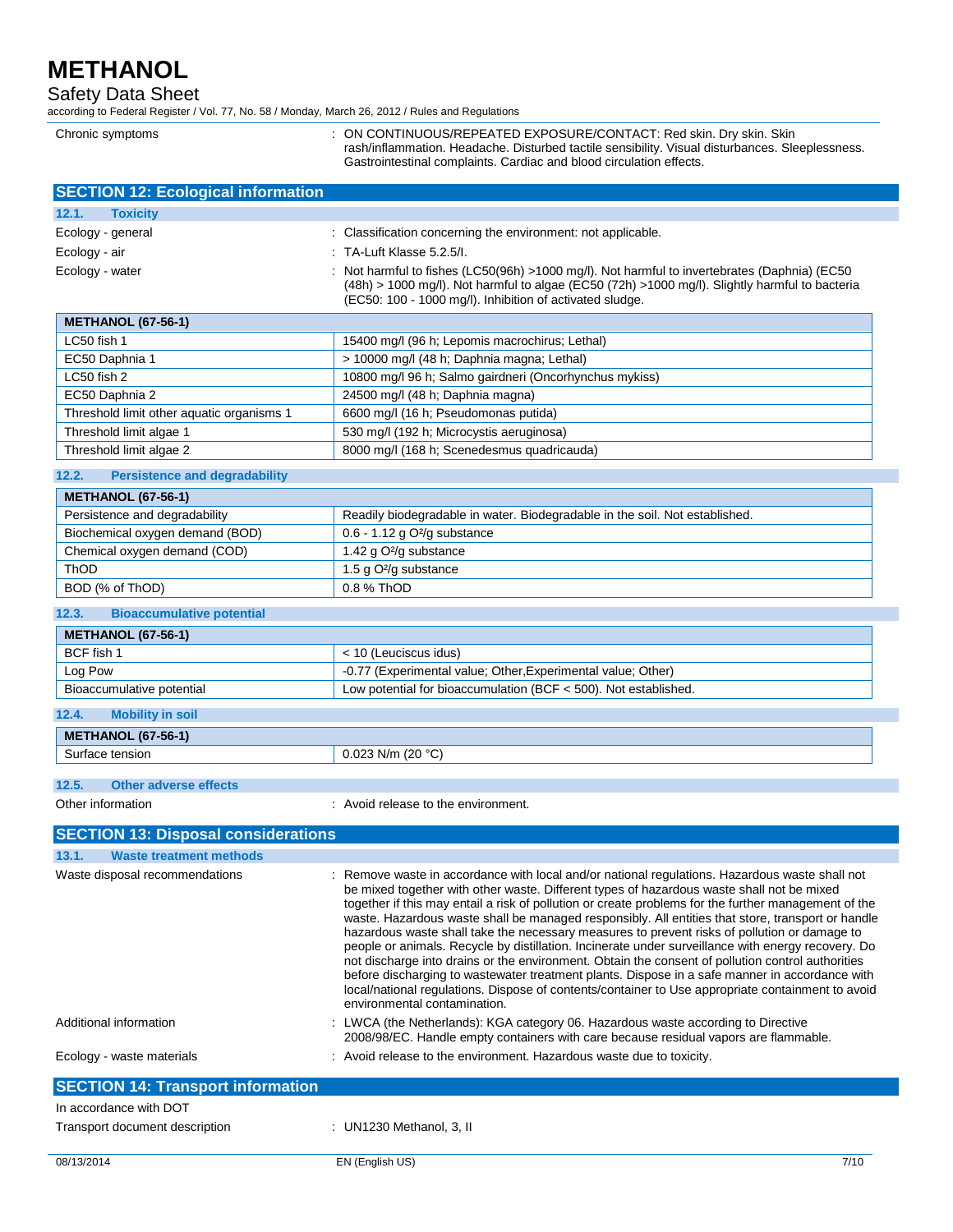# Safety Data Sheet

according to Federal Register / Vol. 77, No. 58 / Monday, March 26, 2012 / Rules and Regulations

| UN-No.(DOT)                                                               | : 1230                                                                                                                                                                                                                                                                                                                                                                                                                                                                                                                                                                                                                                                                                                                                                                                                                                                                                                                                                                                                                                                                                |
|---------------------------------------------------------------------------|---------------------------------------------------------------------------------------------------------------------------------------------------------------------------------------------------------------------------------------------------------------------------------------------------------------------------------------------------------------------------------------------------------------------------------------------------------------------------------------------------------------------------------------------------------------------------------------------------------------------------------------------------------------------------------------------------------------------------------------------------------------------------------------------------------------------------------------------------------------------------------------------------------------------------------------------------------------------------------------------------------------------------------------------------------------------------------------|
| DOT NA no.                                                                | : UN1230                                                                                                                                                                                                                                                                                                                                                                                                                                                                                                                                                                                                                                                                                                                                                                                                                                                                                                                                                                                                                                                                              |
| DOT Proper Shipping Name                                                  | : Methanol                                                                                                                                                                                                                                                                                                                                                                                                                                                                                                                                                                                                                                                                                                                                                                                                                                                                                                                                                                                                                                                                            |
| Department of Transportation (DOT) Hazard<br>Classes                      | : 3 - Class 3 - Flammable and combustible liquid 49 CFR 173.120                                                                                                                                                                                                                                                                                                                                                                                                                                                                                                                                                                                                                                                                                                                                                                                                                                                                                                                                                                                                                       |
| Hazard labels (DOT)                                                       | : 3 - Flammable liquid                                                                                                                                                                                                                                                                                                                                                                                                                                                                                                                                                                                                                                                                                                                                                                                                                                                                                                                                                                                                                                                                |
|                                                                           |                                                                                                                                                                                                                                                                                                                                                                                                                                                                                                                                                                                                                                                                                                                                                                                                                                                                                                                                                                                                                                                                                       |
| <b>DOT Symbols</b>                                                        | : D - Proper shipping name for domestic use only, or to and from Canada                                                                                                                                                                                                                                                                                                                                                                                                                                                                                                                                                                                                                                                                                                                                                                                                                                                                                                                                                                                                               |
| Packing group (DOT)                                                       | : II - Medium Danger                                                                                                                                                                                                                                                                                                                                                                                                                                                                                                                                                                                                                                                                                                                                                                                                                                                                                                                                                                                                                                                                  |
| DOT Special Provisions (49 CFR 172.102)                                   | : IB2 - Authorized IBCs: Metal (31A, 31B and 31N); Rigid plastics (31H1 and 31H2); Composite<br>(31HZ1). Additional Requirement: Only liquids with a vapor pressure less than or equal to 110<br>kPa at 50 C (1.1 bar at 122 F), or 130 kPa at 55 C (1.3 bar at 131 F) are authorized.<br>T7 - 4 178.274(d)(2) Normal 178.275(d)(3)<br>TP2 - a. The maximum degree of filling must not exceed the degree of filling determined by the<br>following: (image) Where: tr is the maximum mean bulk temperature during transport, tf is the<br>temperature in degrees celsius of the liquid during filling, and a is the mean coefficient of cubical<br>expansion of the liquid between the mean temperature of the liquid during filling (tf) and the<br>maximum mean bulk temperature during transportation (tr) both in degrees celsius. b. For<br>liquids transported under ambient conditions may be calculated using the formula: (image)<br>Where: d15 and d50 are the densities (in units of mass per unit volume) of the liquid at 15 C (59<br>F) and 50 C (122 F), respectively. |
| DOT Packaging Exceptions (49 CFR 173.xxx)                                 | : 150                                                                                                                                                                                                                                                                                                                                                                                                                                                                                                                                                                                                                                                                                                                                                                                                                                                                                                                                                                                                                                                                                 |
| DOT Packaging Non Bulk (49 CFR 173.xxx)                                   | $\therefore$ 202                                                                                                                                                                                                                                                                                                                                                                                                                                                                                                                                                                                                                                                                                                                                                                                                                                                                                                                                                                                                                                                                      |
| DOT Packaging Bulk (49 CFR 173.xxx)                                       | : 242                                                                                                                                                                                                                                                                                                                                                                                                                                                                                                                                                                                                                                                                                                                                                                                                                                                                                                                                                                                                                                                                                 |
| DOT Quantity Limitations Passenger aircraft/rail : 1 L<br>(49 CFR 173.27) |                                                                                                                                                                                                                                                                                                                                                                                                                                                                                                                                                                                                                                                                                                                                                                                                                                                                                                                                                                                                                                                                                       |
| DOT Quantity Limitations Cargo aircraft only (49 : 60 L<br>CFR 175.75)    |                                                                                                                                                                                                                                                                                                                                                                                                                                                                                                                                                                                                                                                                                                                                                                                                                                                                                                                                                                                                                                                                                       |
| DOT Vessel Stowage Location                                               | : B - (i) The material may be stowed "on deck" or "under deck" on a cargo vessel and on a<br>passenger vessel carrying a number of passengers limited to not more than the larger of 25<br>passengers, or one passenger per each 3 m of overall vessel length; and (ii) "On deck only" on<br>passenger vessels in which the number of passengers specified in paragraph (k)(2)(i) of this<br>section is exceeded.                                                                                                                                                                                                                                                                                                                                                                                                                                                                                                                                                                                                                                                                     |
| DOT Vessel Stowage Other                                                  | : 40 - Stow "clear of living quarters"                                                                                                                                                                                                                                                                                                                                                                                                                                                                                                                                                                                                                                                                                                                                                                                                                                                                                                                                                                                                                                                |
| <b>Additional information</b>                                             |                                                                                                                                                                                                                                                                                                                                                                                                                                                                                                                                                                                                                                                                                                                                                                                                                                                                                                                                                                                                                                                                                       |
| Other information                                                         | : No supplementary information available.                                                                                                                                                                                                                                                                                                                                                                                                                                                                                                                                                                                                                                                                                                                                                                                                                                                                                                                                                                                                                                             |
| State during transport (ADR-RID)                                          | as liquid.                                                                                                                                                                                                                                                                                                                                                                                                                                                                                                                                                                                                                                                                                                                                                                                                                                                                                                                                                                                                                                                                            |
| <b>ADR</b>                                                                |                                                                                                                                                                                                                                                                                                                                                                                                                                                                                                                                                                                                                                                                                                                                                                                                                                                                                                                                                                                                                                                                                       |
| Transport document description                                            | : UN 1230, 3 (6.1), II, (D/E)                                                                                                                                                                                                                                                                                                                                                                                                                                                                                                                                                                                                                                                                                                                                                                                                                                                                                                                                                                                                                                                         |
| Packing group (ADR)                                                       | ÷Ш                                                                                                                                                                                                                                                                                                                                                                                                                                                                                                                                                                                                                                                                                                                                                                                                                                                                                                                                                                                                                                                                                    |
| Class (ADR)                                                               | : 3 - Flammable liquid                                                                                                                                                                                                                                                                                                                                                                                                                                                                                                                                                                                                                                                                                                                                                                                                                                                                                                                                                                                                                                                                |
| Hazard identification number (Kemler No.)                                 | : 336                                                                                                                                                                                                                                                                                                                                                                                                                                                                                                                                                                                                                                                                                                                                                                                                                                                                                                                                                                                                                                                                                 |
| Classification code (ADR)                                                 | $E$ FT1                                                                                                                                                                                                                                                                                                                                                                                                                                                                                                                                                                                                                                                                                                                                                                                                                                                                                                                                                                                                                                                                               |
| Danger labels (ADR)                                                       | : 3 - Flammable liquids<br>6.1 - Toxic substances                                                                                                                                                                                                                                                                                                                                                                                                                                                                                                                                                                                                                                                                                                                                                                                                                                                                                                                                                                                                                                     |
|                                                                           |                                                                                                                                                                                                                                                                                                                                                                                                                                                                                                                                                                                                                                                                                                                                                                                                                                                                                                                                                                                                                                                                                       |
| Orange plates                                                             | 336<br><b>1230</b>                                                                                                                                                                                                                                                                                                                                                                                                                                                                                                                                                                                                                                                                                                                                                                                                                                                                                                                                                                                                                                                                    |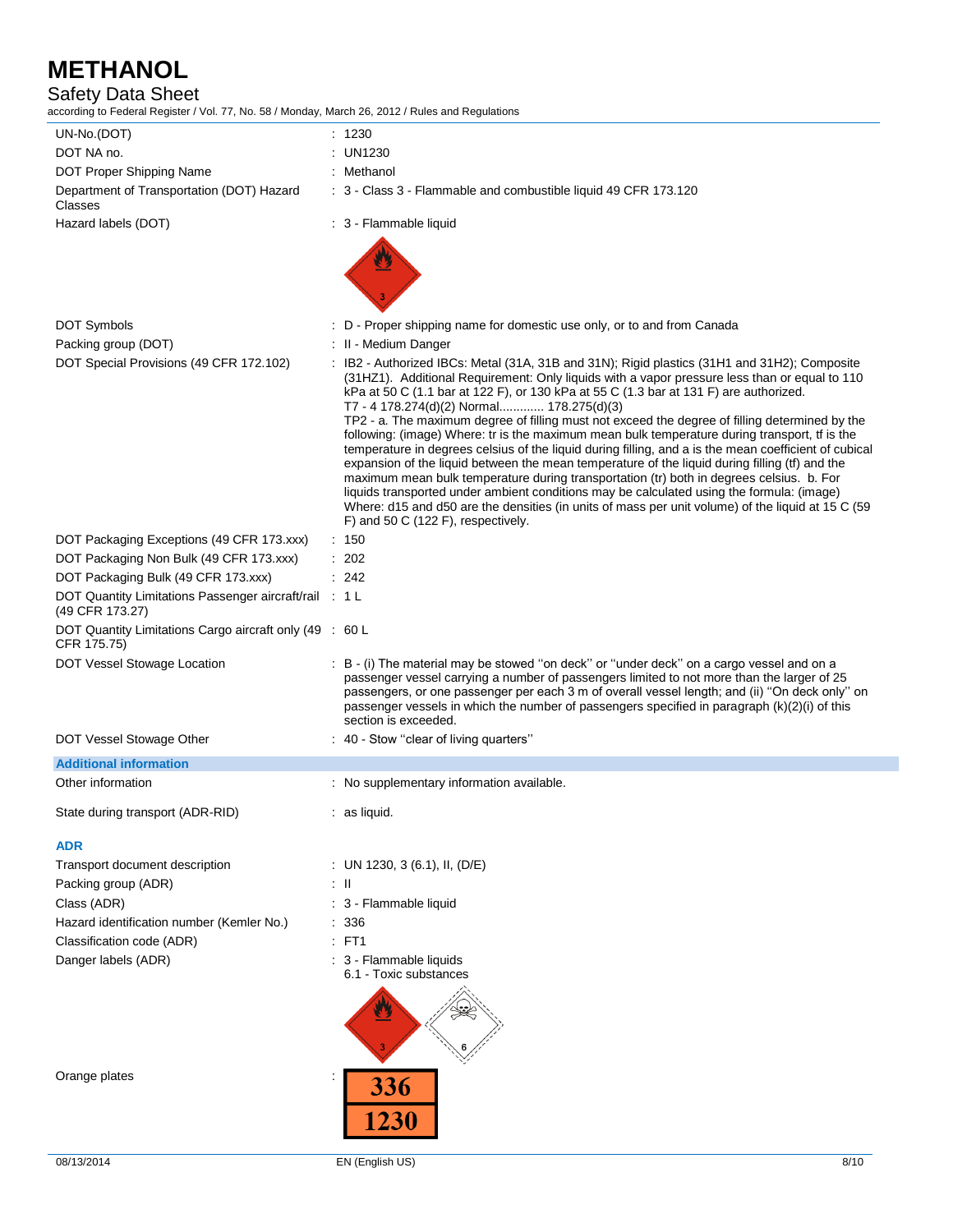# Safety Data Sheet

according to Federal Register / Vol. 77, No. 58 / Monday, March 26, 2012 / Rules and Regulations

| Tunnel restriction code | $\therefore$ D/E        |
|-------------------------|-------------------------|
| <b>Transport by sea</b> |                         |
| UN-No. (IMDG)           | : 1230                  |
| Class (IMDG)            | : 3 - Flammable liquids |
| Subsidiary risks (IMDG) | : 6.1                   |
| EmS-No. (1)             | $F-E$                   |
| MFAG-No                 | : 19                    |
| EmS-No. (2)             | $\cdot$ S-D             |
| Air transport           |                         |
| UN-No.(IATA)            | : 1230                  |
| Class (IATA)            | : 3 - Flammable Liquids |
| Packing group (IATA)    | : II - Medium Danger    |
| Subsidiary risks (IATA) | : 6.1                   |
|                         |                         |

## **SECTION 15: Regulatory information**

| 15.1. US Federal regulations                                                                                                               |         |
|--------------------------------------------------------------------------------------------------------------------------------------------|---------|
| <b>METHANOL (67-56-1)</b>                                                                                                                  |         |
| Listed on the United States TSCA (Toxic Substances Control Act) inventory<br>Listed on SARA Section 313 (Specific toxic chemical listings) |         |
| RQ (Reportable quantity, section 304 of EPA's<br>List of Lists):                                                                           | 5000 lb |

### **15.2. International regulations**

### **CANADA**

No additional information available

### **EU-Regulations**

No additional information available

### **Classification according to Regulation (EC) No. 1272/2008 [CLP]**

Flam. Liq. 2 H225 Acute Tox. 3 (Inhalation) H331<br>Acute Tox. 3 (Dermal) H311 Acute Tox. 3 (Dermal) H311<br>Acute Tox. 3 (Oral) H301 Acute Tox. 3 (Oral) H301<br>STOT SE 1 H370 STOT SE 1 <br>STOT SE 1 H370 STOT SE 1 H370<br>STOT SE 1 H370 STOT SE 1

Full text of H-phrases: see section 16

### **Classification according to Directive 67/548/EEC or 1999/45/EC**

F; R11 T; R23/24/25 T; R39/23/24/25 Full text of R-phrases: see section 16

### **15.2.2. National regulations**

No additional information available

| 15.3. US State regulations                                     |                                                                                                         |
|----------------------------------------------------------------|---------------------------------------------------------------------------------------------------------|
| <b>METHANOL(67-56-1)</b>                                       |                                                                                                         |
| U.S. - California - Proposition 65 - Developmental<br>Toxicity | Yes                                                                                                     |
| State or local regulations                                     | U.S. - Massachusetts - Right To Know List<br>U.S. - New Jersey - Right to Know Hazardous Substance List |